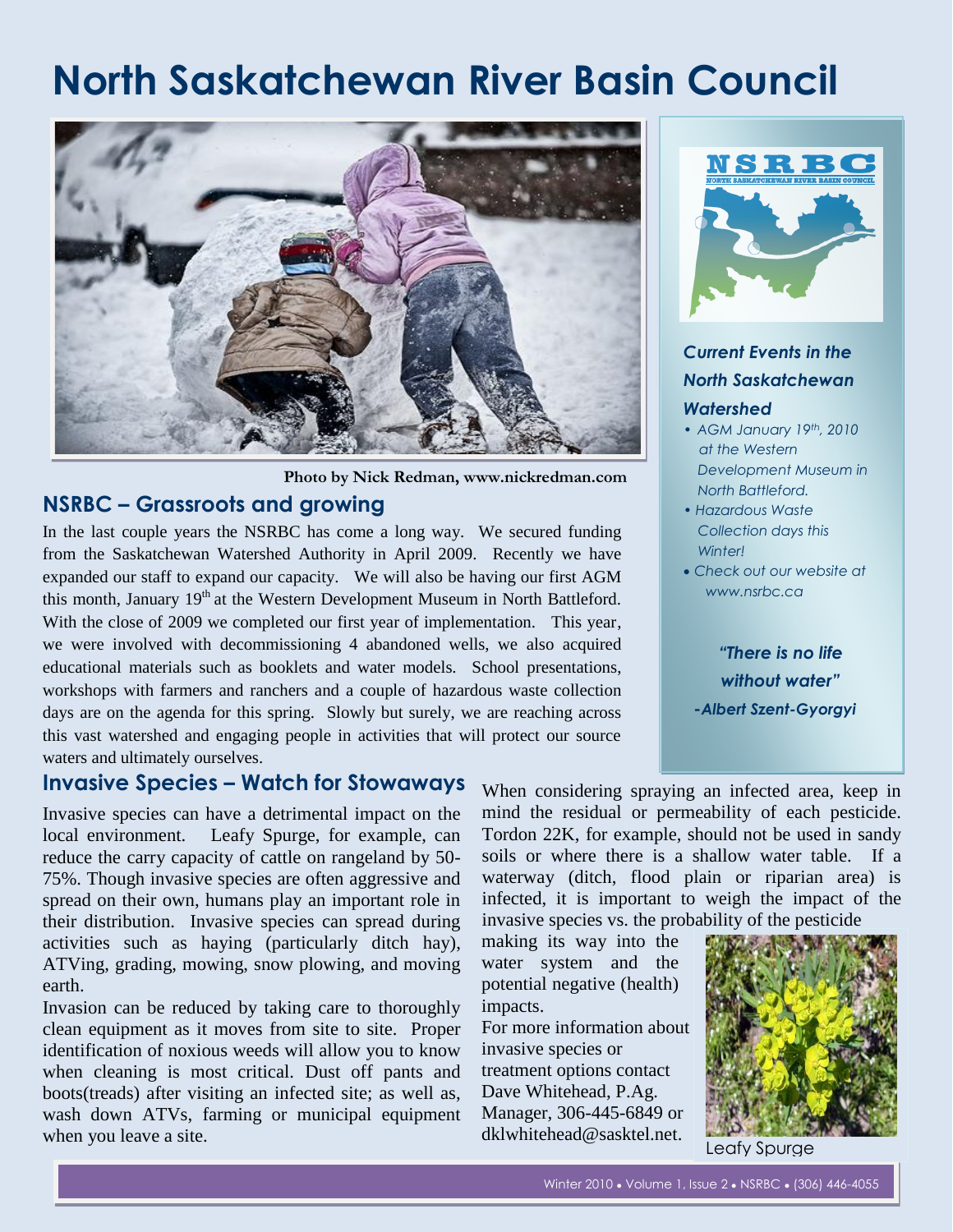*North Saskatchewan River Basin Council 121 – 9800 Territorial Dr. North Battleford, SK S9A 3N6 Phone:*

*(306) 446-4055*

*Fax:*

*(306) 446-4060*

#### **Household Hazardous Waste Collection in the Basin.**

The NSRBC is planning to facilitate several household hazardous waste collection days this March. Wastes are deemed hazardous if they are corrosive, toxic, flammable, reactive, explosive or an irritant. If not properly disposed of they can find their way into our environment and could become harmful. Examples of common hazardous wastes are:

- Household paint
- Electronics
- Used motor oil/filters
- Car batteries
- Pharmaceuticals
- Propane tanks
- Pesticides/poisons
- **Thermostats**
- Fluorescent bulbs



The household hazardous waste collection days will be facilitated in partnership with local communities in the North Saskatchewan River Watershed who have not yet hosted a hazardous waste collection day. Watch for advertising in your local paper. Remember, old paints and electronics can be properly disposed of at your local SARCAN. Instead of throwing them into the dump take them into SARCAN so they don't contaminate our local environment and water supply!

# **Don't Know What You've Got Till It's Gone Ecological Goods and Services**

If you go to a grocery store, you expect to pay for the items you select off the shelf. If clean air came in a box, we would expect to pay for it. Even though clean air has a value, as an ecological good, we don't think of assigning one to it. Some other examples ecological goods are crops, livestock, clean water, and timber. Some ecological services are water purification, erosion control, pollination, and decomposition. These are all things that we rely inherently on. But how do we go about putting a tangible value on something like pollination?

Without bees a lot of produce would fail. Pollination is critical to a number of economic sectors, but how does that translate into ecological value when it comes time to decision making: where these services and goods may be impacted by development or other activities.

What is the value of the native prairie found along the river valleys? To the First Nations who still collect medicinal plants for their



healing it is very valuable. Is this value considered in the cost benefit analysis of a run-of-the-river dam proposal? Or how much does the water filtration performed by a slough go for? Could a producer cash in on that when considering whether or not to drain the area because of the hassle or potential crop value of that marginal land? These are all things to consider the more our developed world infringes upon our natural world. It is important to consider the impact of our activities on these services and consider their value during the decision making process.

#### *E-Mail:*

#### [info@nsrbc.ca](mailto:info@nsrbc.ca) *Web Site: www.nsrbc.ca*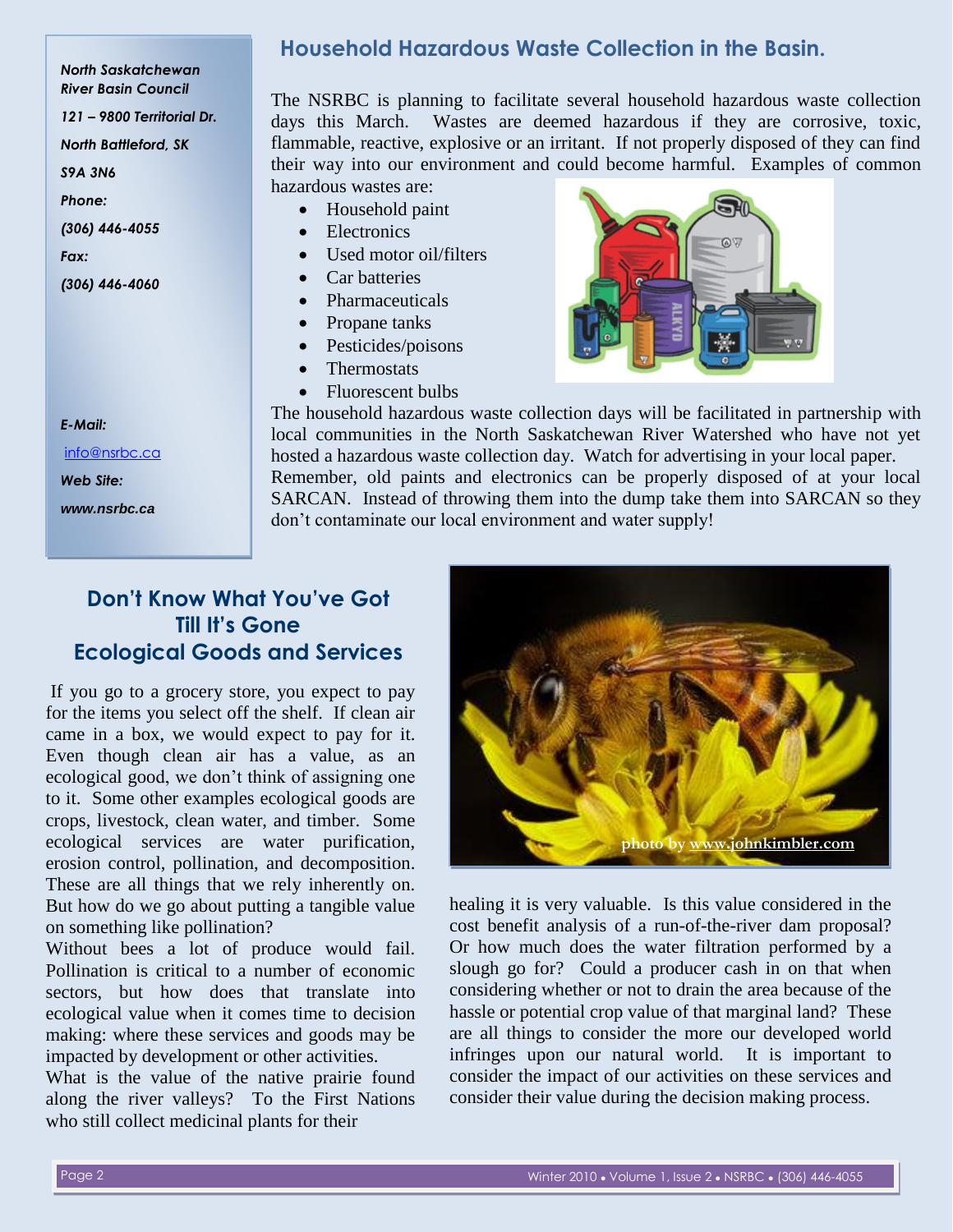

## **Showcase: Moose Jaw River Watershed Stewards – Wetland Lagoon.**

I always get a gross look from people who are new to learn that many municipalities discharge their sewage effluent into a local water way every spring. This includes the Cities of Edmonton, Lloydminster, North Battleford and Prince Albert discharging their effluent into the North Saskatchewan River: A major pointsource of pollution! Though the sewage is treated following provincial standards, I think we all could agree that this treatment could come along way, especially when considering the waste water as a drinking water source!

The technology to improve sewage treatment is out there but it is still new to the province. I am proud to showcase the Moose Jaw River Watershed Stewards in their successful effort to pilot a Manufactured Wetland Lagoon project in the Village of Avonlea. We contacted them for a brief interview. Here is what we learned:

**Q**: What will the total cost of the project be?

**A**: It will be approximately \$400,000. We hope to it completed by fall 2010.

**Q**: What is the population this wetland lagoon will be servicing?

**A**: Avonlea's population is 450 people.

**Q**: What type of system is being built?

**A**: Presently, Avonlea has only a single cell system that is undersized and is continuously flowing down an intermittent stream. Our goal is to construct a small secondary cell and have it discharge into an engineered constructed wetland for tertiary treatment prior to being released down the stream.

**Q**: What have been some successes and challenges?

**A**: Our number one success has been the positive attitude of the Avonlea community. They are quite excited about the project and have taken ownership of it.

Our second success has been our partners. The Building Canada Infrastructure Funding has been our number one source of funding. The Lower Souris Watershed and the Moose Jaw River Watershed have provided funding for the project, along with TD Bank, Friends of the Environment, Saskatchewan Watershed Authority and Farm Credit Corporation. There is no way that this project would be possible without the funding support of these organizations.

Lastly, this project has demonstrated that the treatment of effluent can be a natural process and it is a win-win situation for the village and for the environment. This project will decrease the operating cost and the effluent quality is predicted to be better than that of a two cell lagoon system.

Our major stumbling block was securing funding for the project. This took a lot of time, but once it was secured we have never looked back. We have also had issues with permitting. Due to the innovation of the project it has taken more time to reach the permitting stage but now we are finally moving ahead.

Good Work Moose Jaw River Watershed Stewards!

**There are 61 lagoons in the North Saskatchewan River Watershed. In the North Battleford area there are 19 and 11 in the Prince Albert Area. Of these, 11 discharge their effluent into a stream or waterway that could enter the North Saskatchewan River. Ten other systems have effluent that could enter the groundwater.**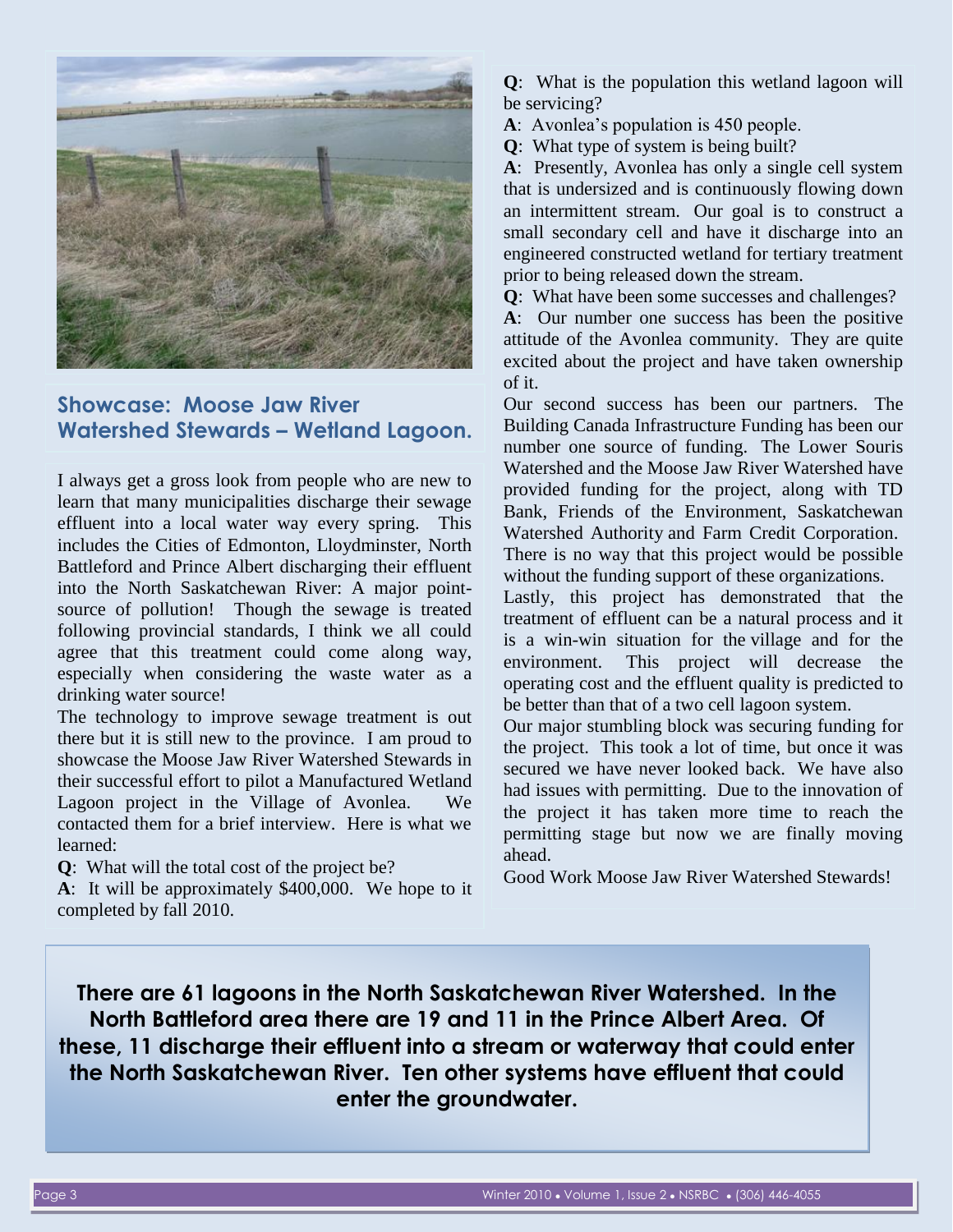# **First Nation Source Water Protection**

**Planning.** By Donna Rae Paquette



Editing the Source Water Protection Plan at Sweetgrass First Nation. Omer White, Wes Paskemin, Katherine Finn, and Tom Whitecalf.

The range of projects planned by First Nations to protect their lands and water are as diverse as the agents of destruction they are fighting against. Air borne pesticides, wild land damage, drained creeks and leaking sewage lagoons are all threats to their environment. Contaminants and damage from these sources have motivated residents to focus on the safety and quality of their water supply.

Muskeg Lake, Witchekan Lake and Sweetgrass First Nations completed Source Water Protection Plans earlier this spring. Aided by a small grant through the North Saskatchewan River Basin Council these communities rallied to decommission abandoned wells, repair sewer lines and provide in-home water filters.

Currently, Thunderchild residents are developing their SWPP blueprint while Poundmaker, Mosquito, Saulteaux and Moosomin have indicated support for the concept.

Initial discussions with Mosquito and Poundmaker have proven fruitful. Both First Nations have issues they wish to have addressed under the NSRBC mandate. Future meetings are planned in the hope cooperation can be established for source water protection action in their communities.

First Nations activities are being matched by Indian & Northern Affairs Canada (INAC). The federal agency conducted an aggressive water well decommissioning campaign this summer on several First Nations in the watershed. INAC also has funds available through its Land & Environmental Action Fund (LEAF). First Nations can apply for up to \$10,000 for activities related to protection and enhancement of the environment.

Saskatchewan's First Nations have long been plagued by poor water quality. This money is a welcome injection that allows for a wider scope of key actions aimed at ensuring all residents have both access to and assurance of safe drinking water.



Community Planning at Thunderchild First Nation. Jeremy Brown, SWA; Norma Sunchild, and Arnold Wapass.

# **We're Growing....... Check Out Our Expanding Team**



Kaeley Kindrachuk Communications Coordinator



Tina Rybka Finance Coordinator



Donna Rae Paquette First Nations Coordinator



Katherine Finn Manager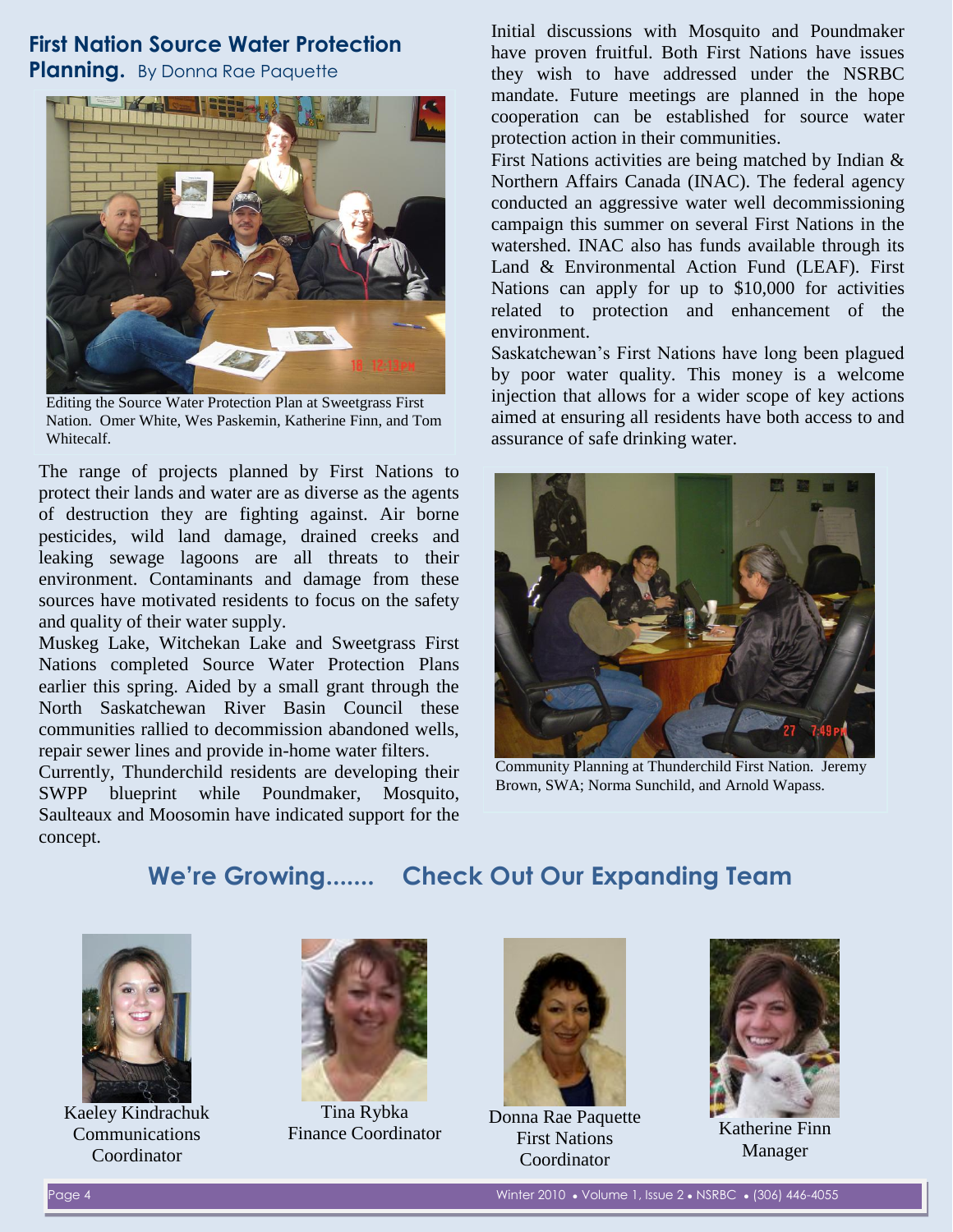#### **Off Site Watering – Why and How**



There is no set system for livestock management as each producer's needs vary. When considering a management system, it not only has to provide for the needs of the animals, but also suite the lifestyle of the producer. Above all it has to make sense and should save time or money or both. There is a mosaic of possibilities that can be considered when it comes to riparian area management.

Riparian areas are an important feature in a landscape. The lush vegetation is an excellent filter for water flowing overland. It slows runoff, reduces erosion and traps suspended sediments and other particles. A healthy riparian area leads to healthy water.

When considering watering management options, the first item to consider is the source of water. Is it a dugout, a well, a slough or a creek? Is there adequate

#### **Wind Erosion – Don't Let It Blow Away**

water? How often will you be checking the system? In what seasons will you be using it? From there a system can be selected and established.

Some of the benefits of feeding and watering cattle away from water bodies are

- Reduced bank degradation and erosion
- Soil and other contaminants stay out of the water

- livestock are forced to traverse more which spreads their manure over a further area

All of these will keep the water supply cleaner and more secure for years to come.

A stable healthy riparian area can maintain or improve source water quality – this can lead to increased production which could return on the investment. Financial support is available for offsite watering projects through the Saskatchewan-Canada Farm Stewardship Program. For more information on this contact the NSRBC or PCAB at 306-955-5477.



If you live in Saskatchewan you know the wind. Not only can it drop core temperatures by an easy ten degrees but it can have a toll on the landscape. When we talk about soils we know that it is the top couple inches that dictate production capacity. This capacity can be dramatically reduced by the effects of wind erosion. The wind can erode soil just as easily as water. The best way to prevent wind erosion, just like water erosion, is to slow it down. The higher the velocity of wind or water the more force it has to pick up and move soil particles.

Things like shelterbelts, wetlands, stubble or any other obstruction the wind has to pass through will reduce the velocity and erosion potential. Erosion control mats can be used after construction to keep soil where it belongs. Plant roots also play a vital role in protecting against wind erosion. Permanent cover such as forage or reduced till will have a significant impact on keeping soil on the ground. It is likely that the impact of the thirties could have been dramatically reduced by proper management practices.

If you are interested in implementing an erosion control practice contact the Agri-Environmental Services Branch (PFRA) 306-446-4050 or PCAB 306-955-5477 for more information on what will work best in your scenario.



Dustbowl, Straford Texas, April 1935